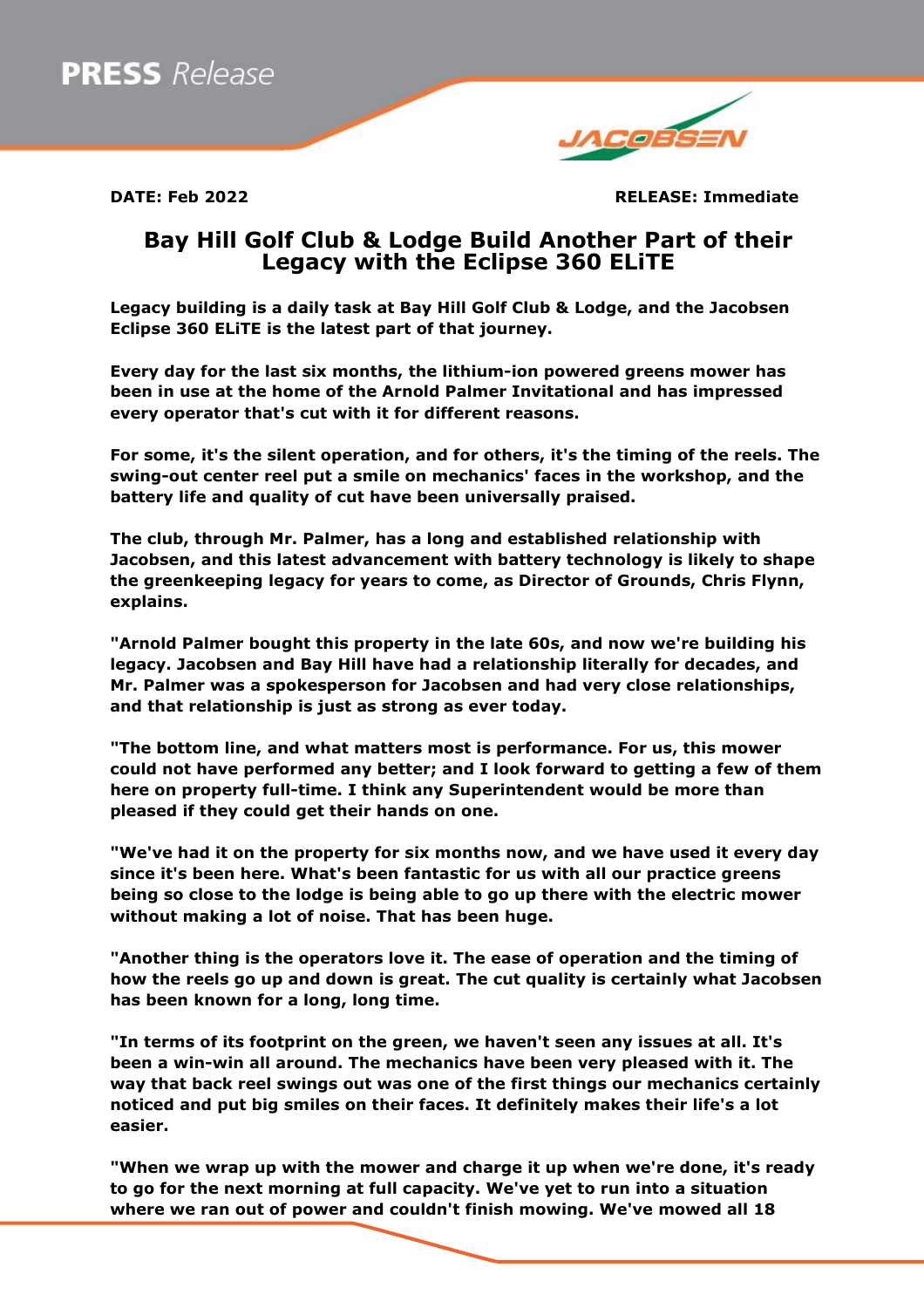# **PRESS** Release



**greens, we've mowed more than that, double-cutting, and we have yet to have an issue with the mower running out of power before us finishing the job."**

**The new Eclipse 360 ELiTE from Jacobsen has been designed to combine the next generation of ELiTE lithium-ion batteries with a signature cut that has been trusted for a century.**

**ELiTE batteries have powered E-Z-GO vehicles for over 15 million hours, and the Eclipse 360 ELiTE has adopted that technology to make a mower that can cut 50+ large greens on a single charge.**

### **About Textron Inc.**

Textron Inc. is a multi-industry company that leverages its global network of aircraft, defense, industrial and finance businesses to provide customers with innovative solutions and services. Textron is known around the world for its powerful brands such as Bell, Cessna, Beechcraft, Hawker, Jacobsen, Kautex, Lycoming, E-Z-GO, Greenlee, Textron Off Road, Arctic Cat, Textron Systems, and TRU Simulation + Training. For more information, visit: [www.textron.com](http://www.textron.com/).

*Certain statements in this press release may project revenues or describe strategies, goals, outlook or other non-historical matters; these forward-looking statements speak only as of the date on which they are made, and we undertake no obligation to update them. These statements are subject to known and unknown risks, uncertainties, and other factors that may cause our actual results to differ materially from those expressed or implied by such forward-looking statements.* 

#### **About Textron Specialized Vehicles Inc.**

Textron Specialized Vehicles Inc., a Textron Inc. company, is a leading global manufacturer of golf cars, utility and personal transportation vehicles, snowmobiles, side-by-sides, allterrain vehicles, professional turf-care equipment, and ground support equipment. Textron Specialized Vehicles markets products under the E-Z-GO®, Cushman®, Arctic Cat®, Textron Off Road™, Jacobsen®, Dixie Chopper®, Ransomes®, TUG™, Douglas™, Premier™ and Safeaero™ brands. Its vehicles are found in environments ranging from golf courses to factories, airports to planned communities, and theme parks to hunting preserves.

**-ENDS-**

**For further information, please contact: Adam Underwood [aunderwood@textron.com](mailto:aunderwood@textron.com)**

## *Photos on next page*